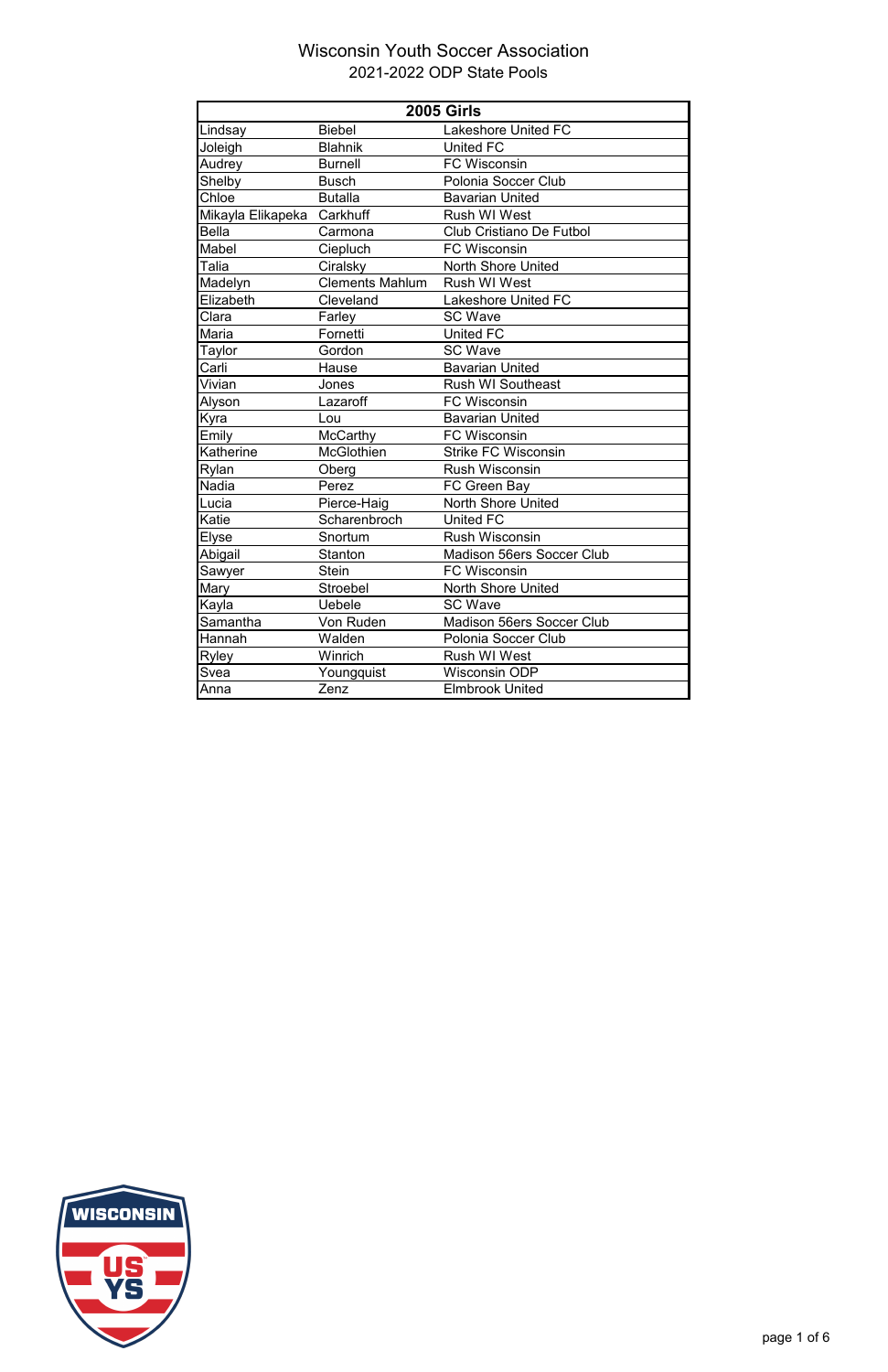|                      |                       | <b>2006 Girls</b>                                                 |
|----------------------|-----------------------|-------------------------------------------------------------------|
| Addyson              | Adams                 | <b>Rush Wisconsin</b>                                             |
| Emma                 | Adema                 | <b>Lakeshore United FC</b>                                        |
| Ela                  | Albrecht              | Let Kids Fly                                                      |
| Peyton               | <b>Baker</b>          | <b>Lakeshore United FC</b>                                        |
| Addison              | <b>Baneck</b><br>Batt | <b>Water Cities Soccer Club</b><br><b>Lakeshore United FC</b>     |
| Taylor               | <b>Batzner</b>        | Lakeshore United FC                                               |
| Hailey<br>Jenna      | <b>Baumann</b>        | <b>Marathon County United</b>                                     |
| Lily                 | <b>Becker</b>         | <b>Elmbrook United</b>                                            |
| Cadence              | <b>Benedict</b>       | <b>North Shore United</b>                                         |
| Sydney               | <b>Bollis</b>         | <b>SC Wave</b>                                                    |
| Ellie                | <b>Boncher</b>        | Greater Libertyville Soccer Assn. FC 1974                         |
| Macy                 | <b>Bublitz</b>        | <b>FC Wisconsin</b>                                               |
| Gabrielle            | Cahill                | <b>Madison 56ers Soccer Club</b>                                  |
| <b>Brooke</b>        | Callaway              | <b>Electric City Youth Soccer Association</b>                     |
| Shaela               | Elert                 | Madison 56ers Soccer Club                                         |
| Ava                  | Fox                   | <b>Elmbrook United</b>                                            |
| Senah                | Hanes                 | <b>United FC</b>                                                  |
| Kate                 | Heiderscheit          | <b>Rush WI West</b>                                               |
| Taylin               | Heiman                | <b>Oshkosh United Soccer Club</b>                                 |
| Maddalen             | Hemminger             | FC Green Bay                                                      |
| Hannah               | Henry                 | <b>Neenah Soccer Club</b>                                         |
| Grace                | <b>Hess</b>           | <b>North Shore United</b>                                         |
| Anya                 | Kashevarof            | <b>Strike FC Wisconsin</b>                                        |
| Rihanna              | Kern                  | <b>Eclipse Select</b>                                             |
| Melina               | <b>Knowles</b>        | Lakeshore United FC                                               |
| Karina               | <b>Kuzdas</b>         | <b>Madison 56ers Soccer Club</b><br><b>SC Wave</b>                |
| Elyse<br>Ella        | Leinweber<br>Lephardt | Let Kids Fly                                                      |
| Jaden                | Leroy                 | <b>Madison 56ers Soccer Club</b>                                  |
| Mia                  | Leszko                | <b>United FC</b>                                                  |
| Larissa              | <b>Likes</b>          | <b>Electric City Youth Soccer Association</b>                     |
| Makayla              | Mackiewicz            | <b>North Shore United</b>                                         |
| Evelina              | <b>Martinez</b>       | <b>Rush Wisconsin</b>                                             |
| Margaux              | <b>Mattek</b>         | <b>SC Wave</b>                                                    |
| Lorelei              | Maxwell               | FC Green Bay                                                      |
| Tamara               | Micanovic             | <b>SC Wave</b>                                                    |
| Sophia               | Miljevich             | <b>Headwaters Youth Soccer Association</b>                        |
| Keira                | <b>Miller</b>         | Let Kids Fly                                                      |
| Emily                | <b>Miner</b>          | <b>Elmbrook United</b>                                            |
| Ava                  | Morrison              | Polonia Soccer Club                                               |
| Westiara (Tia)       | <b>Mullens</b>        | Polonia Soccer Club                                               |
| Lauren               | <b>Naeser</b>         | <b>SC Wave</b>                                                    |
| Lillian              | Nelson                | Polonia Soccer Club                                               |
| Summer               | Nicolai               | <b>Rush WI West</b>                                               |
| Talan                | <b>Nobile</b>         | <b>North Shore United</b>                                         |
| Nicole               | <b>Nordness</b>       | <b>North Shore United</b>                                         |
| Cora                 | Nothem                | <b>Plymouth Soccer Club</b>                                       |
| Amanda               | Pankiewicz            | <b>SC Wave</b>                                                    |
| Francesca            | Parker                | <b>North Shore United</b>                                         |
| Ella                 | Peterson              | <b>Eau Claire United</b><br><b>Oshkosh United Soccer Club</b>     |
| Kathryn<br>Madison   | Posanski<br>Sazama    |                                                                   |
| Rowan                | Severson              | <b>Marathon County United</b><br><b>Madison 56ers Soccer Club</b> |
| Sarah                | <b>Stadler</b>        | <b>SC Wave</b>                                                    |
| Amaya                | Thesing               | <b>Rush WI West</b>                                               |
| Olivia               | Titel                 | <b>Rush Wisconsin</b>                                             |
| Morgan               | Toman                 | <b>Oshkosh United Soccer Club</b>                                 |
| Claire               | Tracy                 | <b>SC Wave</b>                                                    |
| Taylor               | Troskey               | <b>SC Wave</b>                                                    |
| Lydia                | <b>Vander Meer</b>    | <b>Lakeshore United FC</b>                                        |
| Alexa                | Verhelst              | <b>SC Wave</b>                                                    |
|                      | Vetter                | <b>North Shore United</b>                                         |
|                      |                       | North Shore United                                                |
| Amelia               |                       |                                                                   |
| Madison              | Wagner                |                                                                   |
| Anastasija<br>Amelia | Warshauer             | <b>SC Wave</b><br><b>SC Wave</b>                                  |
| Addison              | Wasco<br>Werth        | <b>Madison 56ers Soccer Club</b>                                  |
| Laney                | Wiebel                | <b>Oshkosh United Soccer Club</b>                                 |

WISCONSIN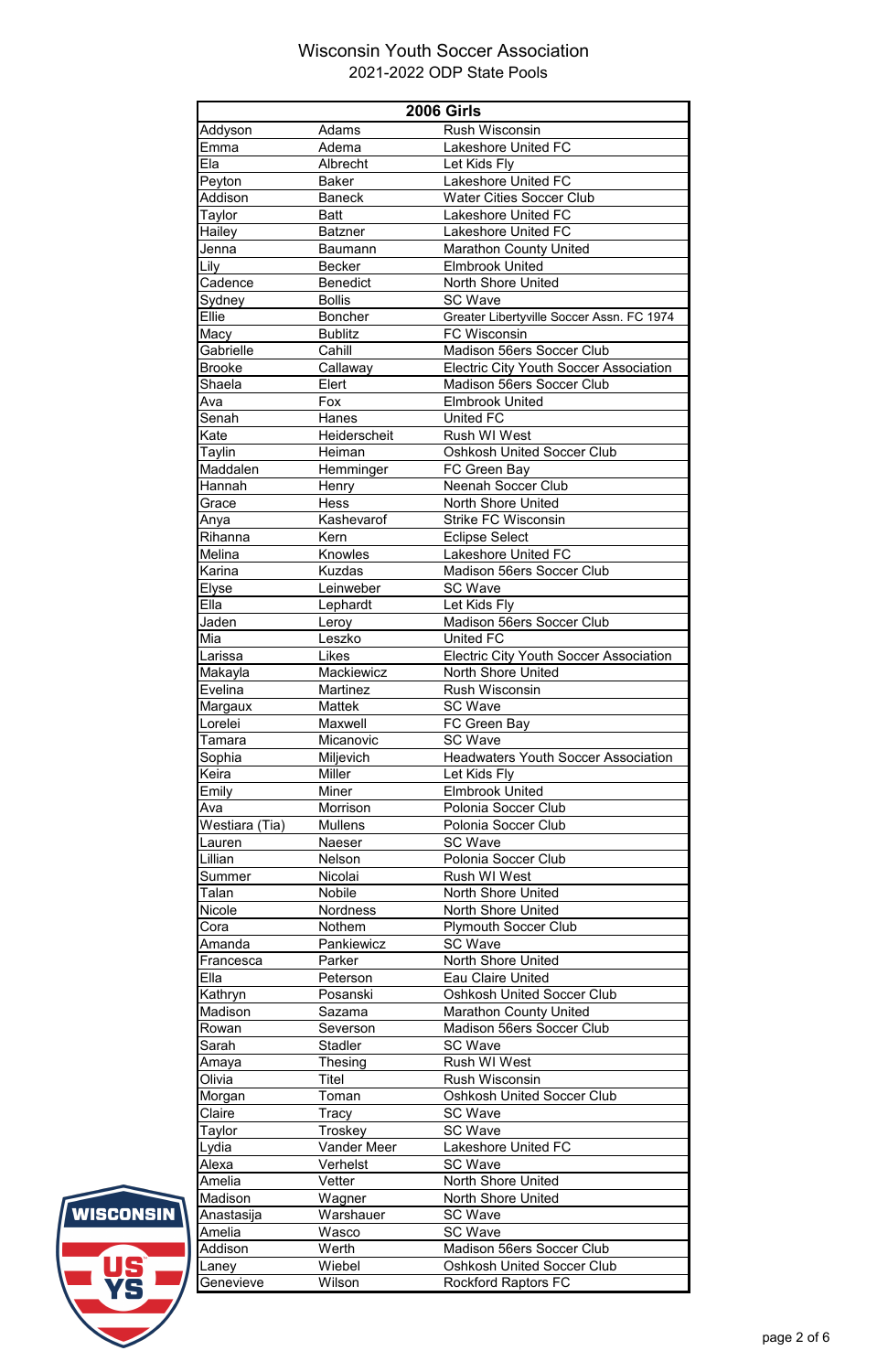| <b>2007 Girls</b> |                                 |                                               |  |
|-------------------|---------------------------------|-----------------------------------------------|--|
| <b>Rylie</b>      | Acker                           | <b>Neenah Soccer Club</b>                     |  |
| Samantha          | Adams                           | <b>Croatian Eagles Soccer Club</b>            |  |
| Sohraya           | Afsari-Keltner                  | <b>North Shore United</b>                     |  |
| Madelynn          | Arthur                          | <b>SC Wave</b>                                |  |
| Norah             | Augustine                       | Polonia Soccer Club                           |  |
| Julia             | <b>Bentley</b>                  | <b>North Shore United</b>                     |  |
| Sonoma            | <b>Bever</b>                    | <b>SC Wave</b>                                |  |
| Allie             | <b>Billingsley</b>              | <b>Croatian Eagles Soccer Club</b>            |  |
| Jocelyn           | <b>Blahnik</b>                  | <b>United FC</b>                              |  |
| Norah             | <b>Boerner</b>                  | Polonia Soccer Club                           |  |
| Kayla             | Camarato                        | <b>Madison 56ers Soccer Club</b>              |  |
| Mackenzie         | Caprez                          | <b>SC Wave</b>                                |  |
| Kennedy           | Christensen                     | <b>Madison 56ers Soccer Club</b>              |  |
| Tessa             | Czajkowski Higgins Rush WI West |                                               |  |
| Lauren            | Delgado                         | <b>Waunakee Area Soccer Club</b>              |  |
| Oumou             | Dowling                         | <b>Madison 56ers Soccer Club</b>              |  |
| <b>Mckenzie</b>   | Ericksen                        | <b>Croatian Eagles Soccer Club</b>            |  |
| Jessica           | Fernau                          | <b>SC Wave</b>                                |  |
| Morgan            | Fitt                            | <b>United FC</b>                              |  |
| Emerson           | Fitzgerald                      | <b>Lakeshore United FC</b>                    |  |
| Payton            | <b>Flowers</b>                  | <b>Waunakee Area Soccer Club</b>              |  |
| Greta             | Foshag                          | <b>Bavarian United</b>                        |  |
| Mya               | Hanson                          | <b>SC Wave</b>                                |  |
| Rose              | <b>Hess</b>                     | <b>Elmbrook United</b>                        |  |
| Braelyn           | Hundt                           | <b>Elmbrook United</b>                        |  |
| Kate              | Jannette                        | <b>FC Wisconsin</b>                           |  |
| Callissa          | Keller                          | Waunakee Area Soccer Club                     |  |
| Tahlia            | Khan                            | <b>North Shore United</b>                     |  |
| Abigail           | Koonce                          | <b>Madison 56ers Soccer Club</b>              |  |
| Mira              | <b>Kraus</b>                    | <b>North Shore United</b>                     |  |
| Cassidy           | Lake                            | <b>Croatian Eagles Soccer Club</b>            |  |
| Abigail           | Lamere                          | <b>United FC</b>                              |  |
| Aubrey            | Lane                            | <b>FC Wisconsin</b>                           |  |
| Adelyn            | Maier                           | <b>Croatian Eagles Soccer Club</b>            |  |
| Elsa              | <b>Maurer</b>                   | <b>SC Wave</b>                                |  |
| Mary              | Mclaughlin                      | Polonia Soccer Club                           |  |
| Julia             | Mcrae                           | <b>Croatian Eagles Soccer Club</b>            |  |
| Mallory           | Meighan                         | Rush WI West                                  |  |
| Madeline          | Morhoff                         | Madison 56ers Soccer Club                     |  |
| Gwen              | Motl                            | <b>Madison 56ers Soccer Club</b>              |  |
| <b>Natalie</b>    | Nielsen                         | <b>United FC</b>                              |  |
| Greta             | Olson                           | <b>Portage County Youth Soccer</b>            |  |
| Isabella          | <b>Perkins</b>                  | <b>Croatian Eagles Soccer Club</b>            |  |
| Mira              | Petri                           | <b>SC Wave</b>                                |  |
| Addi              | Reimer                          | <b>Lakeshore United FC</b>                    |  |
| Madison           | Rhodes                          | <b>Waunakee Area Soccer Club</b>              |  |
| Meghan            | <b>Riley</b>                    | <b>Strike FC Wisconsin</b>                    |  |
| <b>Nadia</b>      | <b>Salas</b>                    | <b>North Shore United</b>                     |  |
| Ellocin           | Samborski                       | <b>SC Wave</b>                                |  |
| Madison           | Schellinger                     | <b>SC Wave</b>                                |  |
| Claire            | Schmidt                         | <b>Madison 56ers Soccer Club</b>              |  |
| Addison           | Schneider                       | <b>United FC</b>                              |  |
| Alexandra         | Schneider                       | <b>North Shore United</b>                     |  |
| Kennedy           | Schoenbrodt                     | <b>Madison 56ers Soccer Club</b>              |  |
| Citlali           | segura                          | <b>North Shore United</b>                     |  |
| Clare             | Shea                            | <b>SC Wave</b>                                |  |
| Natalie           | Squire                          | <b>United FC</b>                              |  |
| Hallie            | Stapelmann                      | <b>McFarland Soccer Club</b>                  |  |
| Summer            | <b>Steel</b>                    | <b>FC Wisconsin</b>                           |  |
| Aubrey            | <b>Stevens</b>                  | <b>Thunder Area Soccer Kids</b>               |  |
| Emerson           | Suckow                          | <b>Marathon County United</b>                 |  |
| Abigail           | Toyama                          | Milwaukee Kickers Soccer Club                 |  |
| Hailie            | Trochinski                      | <b>Water Cities Soccer Club</b>               |  |
| Addison           | Verkuilen                       | <b>Water Cities Soccer Club</b>               |  |
| Chloe             | Voung                           | <b>FC Wisconsin</b>                           |  |
| Audrey            | Wanless                         | <b>FC Wisconsin</b>                           |  |
| Kaylin            | Wegand                          | <b>Electric City Youth Soccer Association</b> |  |
| Lauren            | Wiitanen                        | <b>Madison 56ers Soccer Club</b>              |  |
|                   |                                 |                                               |  |



page 3 of 6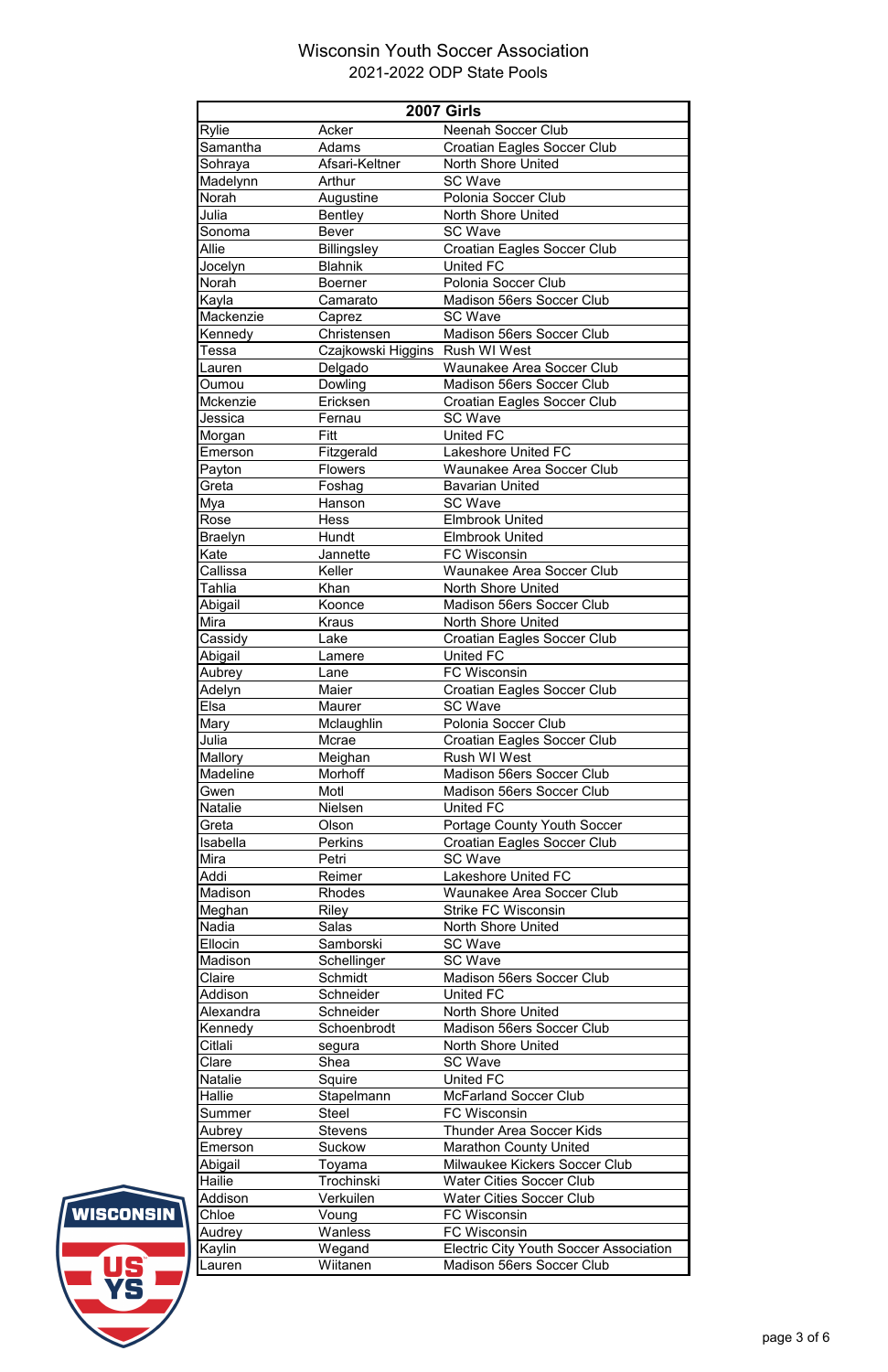| <b>2008 Girls</b> |                  |                                         |  |
|-------------------|------------------|-----------------------------------------|--|
| Sarah             | <b>Ailstock</b>  | <b>North Shore United</b>               |  |
| Abby              | Artlip           | Polonia Soccer Club                     |  |
| Paige             | <b>Baird</b>     | <b>FC Wisconsin</b>                     |  |
| Nora              | <b>Balz</b>      | <b>FC Wisconsin</b>                     |  |
| Ella              | <b>Becker</b>    | <b>Elmbrook United</b>                  |  |
| Keeran            | <b>Blattner</b>  | <b>Lakeshore United FC</b>              |  |
| Georgia           | <b>Boland</b>    | Let Kids Fly                            |  |
| Carys             | <b>Bootz</b>     | <b>United FC</b>                        |  |
| Skyler            | <b>Brey</b>      | <b>United FC</b>                        |  |
| Macie             | <b>Brosteau</b>  | <b>United FC</b>                        |  |
| Harper            | <b>Bublitz</b>   | <b>FC Wisconsin</b>                     |  |
| Ava               | <b>Butsic</b>    | <b>FC Wisconsin</b>                     |  |
| Joie              | Carpenter        | <b>North Shore United</b>               |  |
| Amelia            | Castleberg       | Portage County Youth Soccer             |  |
| Kennedy           | Christian        | <b>Rush Wisconsin</b>                   |  |
| Isabella          | Cromheecke       | <b>Rush WI West</b>                     |  |
| Madelyn           | Czaplewski       | <b>Croatian Eagles Soccer Club</b>      |  |
| Sofia             | D'angelo         | <b>North Shore United</b>               |  |
| <b>Breanne</b>    | <b>Delisle</b>   | <b>Elmbrook United</b>                  |  |
| Harper            | <b>Dresen</b>    | <b>FC Wisconsin</b>                     |  |
| Ellery            | Freiburger       | <b>North Shore United</b>               |  |
| Ellie             | Goodavish        | <b>Madison 56ers Soccer Club</b>        |  |
| Macy              | Grall            | <b>St Croix Soccer Club</b>             |  |
| Olive             | Hathaway         | Milwaukee Sport Club                    |  |
| Maria             | <b>Hilbert</b>   | <b>Elmbrook United</b>                  |  |
| Grace             | Hodges           | <b>Elmbrook United</b>                  |  |
| <b>Madeline</b>   | Hodges           | <b>Elmbrook United</b>                  |  |
| Riley             | Holbrook         | <b>FC Wisconsin</b>                     |  |
| Mia               | Hurd             | North Shore United                      |  |
| Elle              | Jaramillo        | <b>Bavarian United</b>                  |  |
| Aubrey            | Kasten           | Polonia Soccer Club                     |  |
| Evie              | Katt             | Milwaukee Kickers Soccer Club           |  |
| Jillian           | Kennedy          | <b>Neenah Soccer Club</b>               |  |
| Zariah            | Kern             | <b>Eclipse Select</b>                   |  |
| Kalli             | Knowles          | <b>Lakeshore United FC</b>              |  |
| Annie             | <b>Krez</b>      | <b>Rush Wisconsin</b>                   |  |
| Kaowyn            | Lemke            | <b>North Shore United</b>               |  |
| Elizabeth         | Lueneburg        | <b>Neenah Soccer Club</b>               |  |
| Camdyn            | <b>Marx</b>      | <b>Kimberly Area Soccer Association</b> |  |
| Nola              | Maughan          | <b>Madison 56ers Soccer Club</b>        |  |
| Norah             | Mcnulty          | <b>FC Wisconsin</b>                     |  |
| JaiDee            | Menge            | <b>Portage County Youth Soccer</b>      |  |
| Reese             | <b>Miller</b>    | Let Kids Fly                            |  |
| Rayna             | Nothem           | <b>Plymouth Soccer Club</b>             |  |
| Lydia             | Orozco           | North Shore United                      |  |
| Katelyn           | Owens            | <b>United FC</b>                        |  |
| Mia               | Ozanne           | <b>Rush Wisconsin</b>                   |  |
| Annabelle         | Perry            | <b>Neenah Soccer Club</b>               |  |
| Mahala            | Polk             | <b>North Shore United</b>               |  |
| Tessa             | Poppen           | <b>Madison 56ers Soccer Club</b>        |  |
| Gabriela          | Retana           | <b>Madison 56ers Soccer Club</b>        |  |
| <b>Bree</b>       | Scafe            | <b>AFC Union (RASA)</b>                 |  |
| Kiley             | <b>Schmitt</b>   | <b>Elmbrook United</b>                  |  |
| Teagan            | Schoenecker      | <b>Madison 56ers Soccer Club</b>        |  |
| <b>Elyse</b>      | Severson         | Polonia Soccer Club                     |  |
| Kolbie            | Severson         | <b>Madison 56ers Soccer Club</b>        |  |
| Zoe               | Sharaf           | <b>Madison 56ers Soccer Club</b>        |  |
| Sophie            | Shi              | <b>Madison 56ers Soccer Club</b>        |  |
| Kylie             | <b>Steel</b>     | <b>SC Wave</b>                          |  |
| Olivia            | Teddy            | <b>United FC</b>                        |  |
| Taylor            | <b>Teunissen</b> | <b>Lakeshore United FC</b>              |  |
| Gabriella         | Wasco            | <b>SC Wave</b>                          |  |
| Isabelle          | Wetzel           | <b>Elmbrook United</b>                  |  |
| Bayley            | Winrich          | <b>Rush WI West</b>                     |  |
| <b>Braelyn</b>    | Worden           | <b>AFC Union (RASA)</b>                 |  |
| Mae               | Yang             | <b>Rush WI West</b>                     |  |
| Abigail           | Yarbrough        | <b>Strike FC Wisconsin</b>              |  |
| Claire            | Zulewski         | <b>United FC</b>                        |  |



page 4 of 6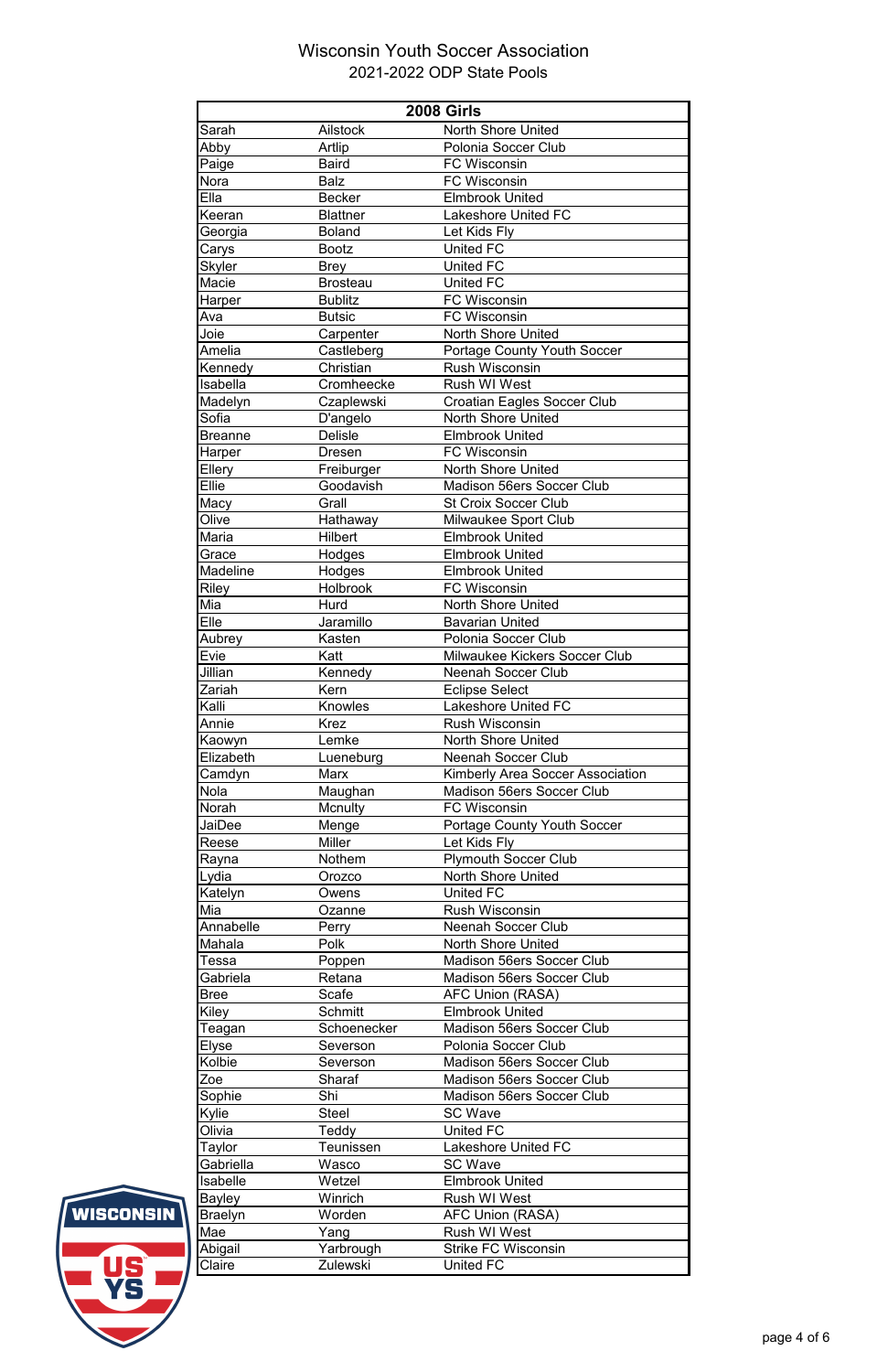|                 | <b>2009 Girls</b>  |                                            |  |  |
|-----------------|--------------------|--------------------------------------------|--|--|
| Haylie          | Acker              | <b>Neenah Soccer Club</b>                  |  |  |
| Lila            | Allen              | <b>Rush Wisconsin</b>                      |  |  |
| Sofia           | Astorga            | Milwaukee Kickers Soccer Club              |  |  |
| Alivia          | <b>Becker</b>      | <b>Elmbrook United</b>                     |  |  |
| Simi            | <b>Bever</b>       | <b>Madison 56ers Soccer Club</b>           |  |  |
| Lyla            | <b>Birkenstock</b> | <b>Strike FC Wisconsin</b>                 |  |  |
| Cassidy         | <b>Bollis</b>      | <b>Croatian Eagles Soccer Club</b>         |  |  |
| Isabelle        | <b>Burris</b>      | <b>Milwaukee Kickers Soccer Club</b>       |  |  |
| Taylor          | Collins            | Polonia Soccer Club                        |  |  |
| Emme            | Degenhardt         | <b>North Shore United</b>                  |  |  |
| Eva             | Denzien            | <b>SC Wave</b>                             |  |  |
| Zoe             | Dyer               | <b>Bavarian United</b>                     |  |  |
| Kennedy         | Ebben              | <b>United FC</b>                           |  |  |
| Avery           | Fieber             | <b>Lakeshore United FC</b>                 |  |  |
| Makayla         | Flath              | Milwaukee Kickers Soccer Club              |  |  |
| Maddie          | Frazer             | <b>Madison 56ers Soccer Club</b>           |  |  |
| Emily           | Garvin             | <b>Strike FC Wisconsin</b>                 |  |  |
| Meghan          | Gavigan            | <b>Rush WI Southeast</b>                   |  |  |
| Vada            | Goss               | <b>Milwaukee Kickers Soccer Club</b>       |  |  |
| Vada            | Goss               | <b>Milwaukee Kickers Soccer Club</b>       |  |  |
| <b>Elise</b>    | Gremban            | <b>Strike FC Wisconsin</b>                 |  |  |
| Lucy            | Groser             | <b>Bavarian United</b>                     |  |  |
| Courtney        | Guthrie            | <b>Milwaukee Kickers Soccer Club</b>       |  |  |
| Madonna         | <b>Helf</b>        | <b>Bavarian United</b>                     |  |  |
| Sydney          | Hewuse             | <b>Madison 56ers Soccer Club</b>           |  |  |
| Hannah          | Hoffmann           | <b>Strike FC Wisconsin</b>                 |  |  |
| Kenzley         | Katanik            | <b>United FC</b>                           |  |  |
| Samiyah         | Khan               | Milwaukee Kickers Soccer Club              |  |  |
| Paige           | Klaas              | <b>Madison 56ers Soccer Club</b>           |  |  |
| <b>Brealy</b>   | Krahn              | East Troy SC43                             |  |  |
| Ali             | Leszko             | <b>United FC</b>                           |  |  |
| Moira           | Linse              | <b>Rush WI West</b>                        |  |  |
| Kaitlin         | Maier              | <b>Milwaukee Kickers Soccer Club</b>       |  |  |
| <b>Brooklyn</b> | Messerschmidt      | <b>Oshkosh United Soccer Club</b>          |  |  |
| Ella            | Miljevich          | <b>Headwaters Youth Soccer Association</b> |  |  |
| Addison         | Motl               | <b>Madison 56ers Soccer Club</b>           |  |  |
|                 |                    |                                            |  |  |
| Chloe           | Neideen            | Milwaukee Kickers Soccer Club              |  |  |
| Abigail         | Oleson             | <b>Oshkosh United Soccer Club</b>          |  |  |
| Shiloh          | Ozanne             | <b>Rush Wisconsin</b>                      |  |  |
| Parker          | Pearson            | <b>FC Wisconsin</b>                        |  |  |
| Kira            | Petit              | <b>Rush WI Southeast</b>                   |  |  |
| Avery           | Roethe             | <b>Elmbrook United</b>                     |  |  |
| Ella            | Samuelson          | <b>Evansville Soccer Club</b>              |  |  |
| Taylyn          | Schkeryantz        | <b>Strike FC Wisconsin</b>                 |  |  |
| Kayla           | Schmitz            | <b>United FC</b>                           |  |  |
| Isabella        | <b>Schneck</b>     | <b>Elmbrook United</b>                     |  |  |
| Nora            | Schneider          | <b>FC Wisconsin</b>                        |  |  |
| Mila            | Schroeder          | <b>Bavarian United</b>                     |  |  |
| Anna            | Smith              | East Troy SC43                             |  |  |
| Maya            | <b>Staples</b>     | Milwaukee Kickers Soccer Club              |  |  |
| Veronica        | <b>Street</b>      | <b>FC Wisconsin</b>                        |  |  |
| Camden          | Suckow             | <b>Marathon County United</b>              |  |  |
| Ellie           | <b>Thesing</b>     | <b>Rush WI West</b>                        |  |  |
| Tya             | Troskey            | <b>Milwaukee Kickers Soccer Club</b>       |  |  |
| Isabella        | <b>Voss</b>        | <b>Elmbrook United</b>                     |  |  |
| Adelina         | Waite              | <b>Oshkosh United Soccer Club</b>          |  |  |
| Finley          | Walters            | <b>Rush WI West</b>                        |  |  |
| Audrey<br>Nora  | Willoughby         | <b>Strike FC Wisconsin</b>                 |  |  |



page 5 of 6